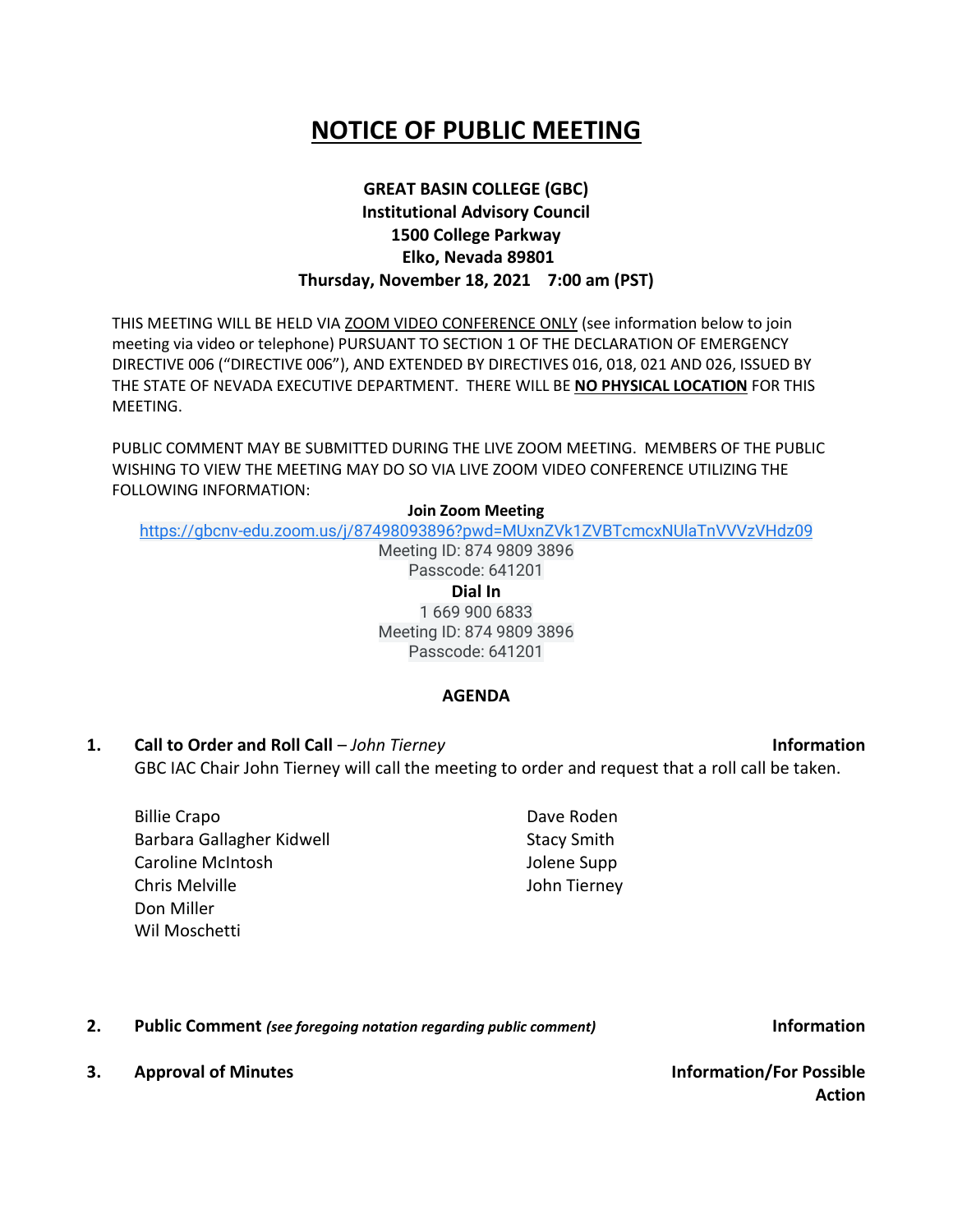GBC Institutional Advisory Council will review, recommend changes, and/or approve the minutes of the GBC IAC meeting on September 23, 2021.

| 4.                                                                                                                                                                                                                            | GBC IAC Chair Report - John Tierney<br>A. Introduction of New Member<br><b>B.</b> Chair Report                                                                                                                                                                         | Information        |
|-------------------------------------------------------------------------------------------------------------------------------------------------------------------------------------------------------------------------------|------------------------------------------------------------------------------------------------------------------------------------------------------------------------------------------------------------------------------------------------------------------------|--------------------|
| 5.                                                                                                                                                                                                                            | <b>IAC Member Reports</b><br>GBC IAC members will report on community needs.                                                                                                                                                                                           |                    |
| 6.                                                                                                                                                                                                                            | President's Report - Joyce Helens                                                                                                                                                                                                                                      | <b>Information</b> |
| 7.                                                                                                                                                                                                                            | Vice President for Student & Academic Affairs Report - Jake Rivera                                                                                                                                                                                                     | <b>Information</b> |
| 8.                                                                                                                                                                                                                            | Vice Chancellor for Student & Academic Affairs Report - Crystal Abba                                                                                                                                                                                                   | <b>Information</b> |
|                                                                                                                                                                                                                               | Vice Chancellor for Student & Academic Affairs will give a verbal<br>report on important issues.                                                                                                                                                                       |                    |
| 9                                                                                                                                                                                                                             | <b>Superintendents' Report</b>                                                                                                                                                                                                                                         | <b>Information</b> |
|                                                                                                                                                                                                                               | Area superintendents present will be given an opportunity to report<br>from their areas.                                                                                                                                                                               |                    |
| 10.                                                                                                                                                                                                                           | <b>New Business</b><br>Items for consideration at future meetings may be suggested. Any discussion of an item under<br>"New Business" is limited to description and clarification of the subject matter of the item,<br>which may include the reasons for the request. | <b>Information</b> |
| 11.                                                                                                                                                                                                                           | Public Comment (see foregoing notation regarding public comment)                                                                                                                                                                                                       | <b>Information</b> |
| 12.                                                                                                                                                                                                                           | Adjourn                                                                                                                                                                                                                                                                | <b>Information</b> |
| This notice and agenda has been posted at or before 9:00 a.m. on November 15, 2021, three business days before<br>the meeting, in accordance with NRS 241.020, at the meeting location and at the following public locations: |                                                                                                                                                                                                                                                                        |                    |
|                                                                                                                                                                                                                               | GBC's IAC website (http://www.gbcnv.edu/administration/advisory.html)<br>The Nevada Public Notice website pursuant to NRS 232.2175 (http://notice.nv.gov/)<br>$\bullet$                                                                                                |                    |

### **IMPORTANT INFORMATION ABOUT THE AGENDA AND PUBLIC MEETING**

**NOTE:** Above is an agenda of all items scheduled to be considered. Notification is hereby provided that items on the agenda may be taken out of order and presented, two or more agenda items may be combined